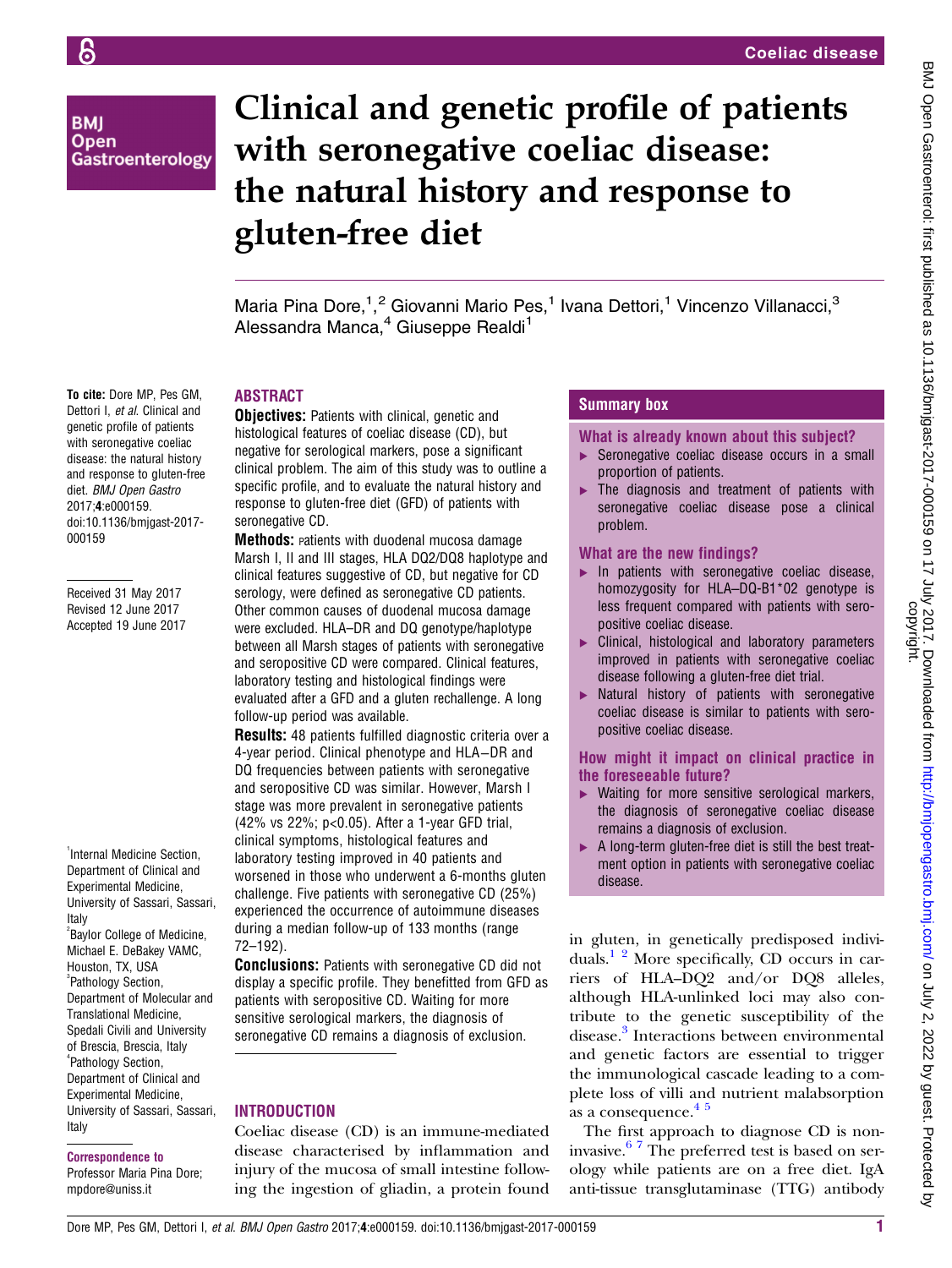is the most recommended test given its high accuracy. In patients with increased risk to develop CD, IgGdeamidated gliadin peptides (DGPs) may also be tested. Baseline IgA endomysial antibody (EMA) should be assessed in patients on a gluten-free diet  $(GFD)$ . Patients with positive serologic tests should undergo an upper endoscopy with small-bowel biopsy to confirm the diagnosis of CD. The diagnosis is presumptively established when there is concordance between the serologic and the biopsy findings. However, it is definitely confirmed when symptoms improve following gluten avoidance.[8](#page-7-0) Demonstration of histological normalisation is not always required. In clinical practice, there are occasionally individuals with negative serologic tests despite the presence of features suggesting CD. These patients should be tested for HLA-DQ2 (DQA1\*05; DQB1\*02) and/or DQ8 (DQA1\*03; DQB1\*0302) haplotypes because CD is highly unlikely to occur in patients lacking these haplotypes. $9$  In positive patients, smallbowel biopsies are needed to confirm the diagnosis. Histologic findings in the duodenal mucosa are usually described using the Marsh-Oberhuber classifications.<sup>[10 11](#page-7-0)</sup> They may be characterised by solely a mild increase of intraepithelial lymphocytes (IEL), or enhanced apoptosis and crypt hyperplasia, up to a complete loss of villi and total mucosal atrophy. $\frac{10}{11}$  However, lymphocytic infiltration of the intestinal epithelium and villous atrophy are not specific for CD and may be present in a variety of other disorders such as small-intestinal bacterial overgrowth, Crohn disease, giardiasis and a number of other less frequent causes.<sup>[12](#page-7-0)</sup> Demonstration of histological and laboratory tests improvement and/or normalisation is always required after 6–24 months of a GFD, because a subgroup of patients with irritable bowel syndrome may have symptomatic benefit from a  $\text{GFD}$ .<sup>[13](#page-7-0)</sup> Owing to this phenomenon, some authorities recommend to repeat duodenal biopsy after a gluten rechallenge, although this approach remains uncertain, and more importantly, quite unpleasant for patients.

In this study, patients with different Marsh stages with clinical, histological and genetic features suggestive of CD but negative for serological markers were investigated and compared with patients with seropositive CD. In addition, natural history and response to a GFD and gluten rechallenge were evaluated.

#### **METHODS** Study design

This was a prospective cohort study. In the first step, patients with a 'presumptive' diagnosis of CD based on clinical features, HLA-DQ2 and/ DQ8 alleles and smallintestine histology, but negative for serology were enrolled in the study. Although the major Gastroenterological Societies<sup>2</sup> define seronegative CD patients as those with villus atrophy, in order to make easier for readers, in our study the definition of 'seronegative' CD also included patients with Marsh I and II stages. Phenotype and BMJ Open Gastroenterol: first published as 10.1136/bmigast-2017-000159 on 17 July 2017. Downloaded from http://bmjopengastro.bmj.com/ on July 2, 2022 by guest. Protected by<br>copyright. BMJ Open Gastroenterol: first published as 10.1136/bmjgast-2017-000159 on 17 July 2017. Downloaded from <http://bmjopengastro.bmj.com/> on July 2, 2022 by guest. Protected by

HLA–DR and DQ haplotypes of patients with seronegative CD were compared with patients with seropositive CD. Seronegative patients were invited to undergo a GFD for 12 months followed by a second endoscopy with duodenal biopsy, laboratory testing and clinical assessment. In the third step, patients with seronegative CD were checked by an additional duodenal biopsy at the end of a full gluten challenge. A follow-up of patients with seronegative CD was also available.

# **Setting**

Patients attending the Coeliac Disease Centre at the Clinica Medica, University of Sassari, Italy, from 2000 to December 2004, were evaluated for this study. The Clinica Medica hospital is a tertiary referral centre that provides care for patients with gastrointestinal problems including most adult cases of CD in Northern Sardinia. The population of this region is entirely white and one of the most genetically homogeneous in the world. $^{14}$  $^{14}$  $^{14}$ 

# Inclusion criteria

Patients with CD on the basis of clinical features, proximal small-intestinal biopsies compatible with CD according to Marsh classification and positive for HLA-DQ2 and/or DQ8 alleles but negative for serology markers were enrolled in the study. Written informed consent was obtained from each patient. The protocol was approved by the local ethics committee, Azienda Unità Sanitaria Locale N 1, Sassari, Italy.

# Exclusion criteria

Patients with *Helicobacter pylori* infection, ova and parasites such as giardiasis and/or other intestinal infections in the stool, Crohn disease, small-intestinal bacterial overgrowth, drug-induced enteropathy and established diseases including liver and pancreas disease or cancer, and eosinophilic infiltrate in duodenal specimens were excluded from the study.

# Control group

Patients with a new diagnosis of seropositive CD were evaluated in the same fashion as that of patients with seronegative CD. Clinical features, laboratory testing and genotyping were compared between patients with seropositive and seronegative CD.

# Patient work-up

Before enrolment, patients underwent a diagnostic approach as follows:

- 1. History and clinical examination.
- 2. Laboratory tests: complete blood count, erythrocyte sedimentation rate, C reactive protein, protein electrophoresis,  $B_{12}$  vitamin and folic acid levels, ferritin, iron, calcium, thyroid hormones, serum immunoglobulins, albumin, triglyceride, cholesterol, liver and pancreas function tests and glycaemic levels.
- 3. Stool samples were examined for ova, bacteria and parasites.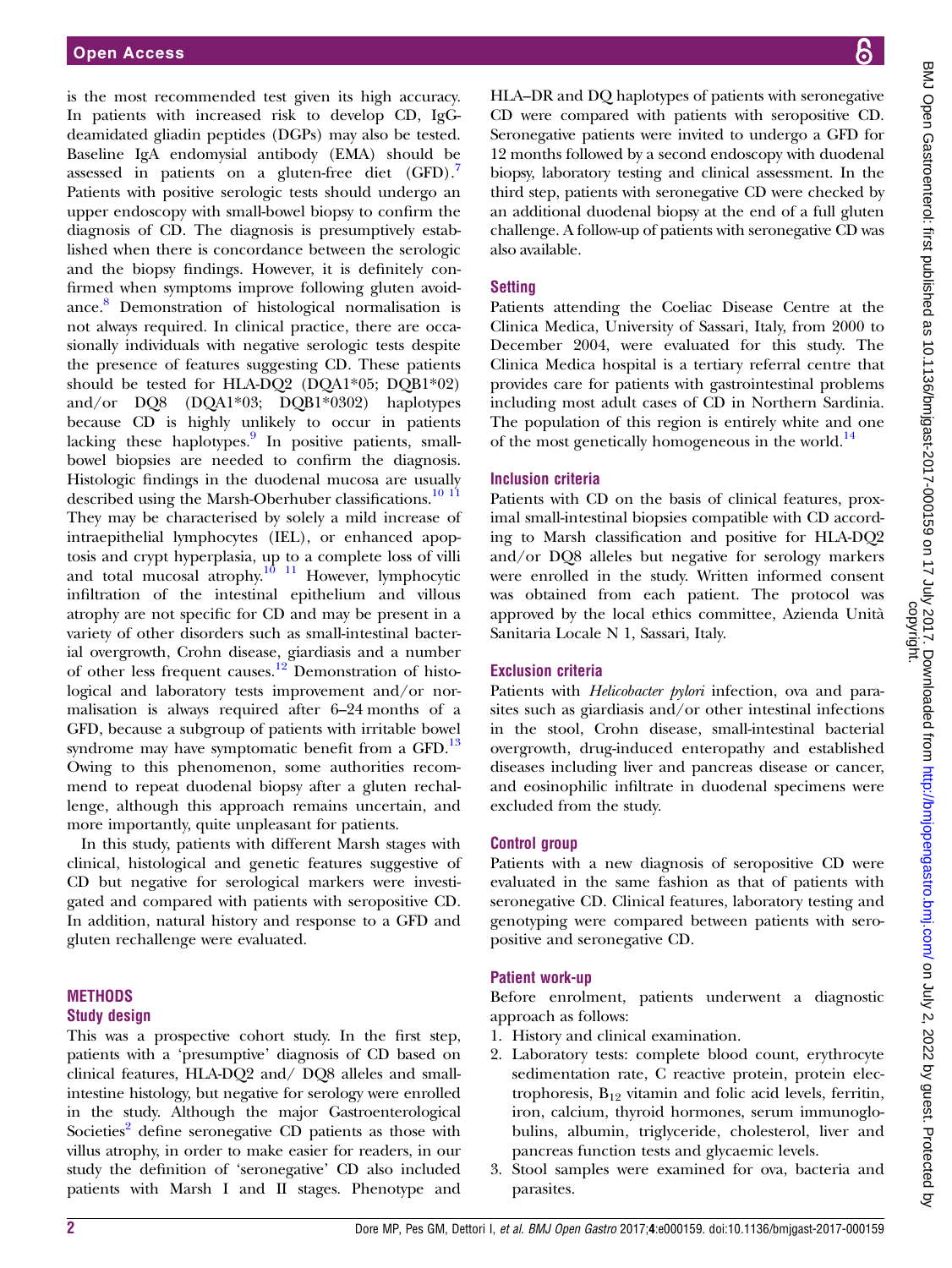- <span id="page-2-0"></span>
- 4. Serology markers for CD: IgA and IgG antibodies for native gliadin (AGA), EMA and TTG.
- 5. Breath tests (BTs): the presence of  $H$ . pylori infection was confirmed by 13C-urea BT (UBT). Lactose malabsorption and small-intestinal bacterial overgrowth were assessed by conventional hydrogen BT.
- 6. Endoscopy: each patient underwent upper endoscopy. Tissue specimens were taken from the antrum, angulus, and from the corpus of the stomach. Three additional biopsies were obtained from the duodenum.
- 7. HLA–DQ2/DQ8 proteins.

# Diagnostic criteria

# **Serology**

Antibody testing was based on the identification of IgA and IgG TTG antibodies by a validated, standardised and reliable commercial kit (Eurospital, Trieste, Italy). IgA and IgG AGA antibodies were assessed by the immunocup system (Pharmacia & Upjohn Diagnostic, Uppsala, Sweden) and IgA EMA antibodies were detected by indirect immunofluorescence on monkey oesophagus (ALPHADIA sa/nv, Diagnostic Products, Wavre, Belgium).

#### Breath tests

The presence of  $H$ . *pylori* infection was confirmed by  $13^{\circ}$ C-urea BT (AB Analitica Srl, PD, Italy).<sup>15</sup> Lactase status was evaluated using the conventional hydrogen BT after ingestion of 25 g of lactose. Small-intestinal bacterial overgrowth was assessed by hydrogen BT after administering a dose of 50 g of glucose. $\frac{16}{6}$  $\frac{16}{6}$  $\frac{16}{6}$ 

# Histology

Mucosal sections were evaluated by two expert gastrointestinal pathologists (VV and AM) independently. In the case of CD histologic features, the Marsh classification was applied. Briefly, a Marsh I stage corresponded to a cut-off of >25 IEL per 100 enterocytes, increased IEL associated with crypt hyperplasia was classified as Marsh II, and partial, subtotal or total villi atrophy as Marsh IIIa, IIIb and IIIc, respectively. The presence of CD3 lymphocytes was also confirmed by immunostaining.

# HLA-DQ2/DQ8 proteins

The presence of HLA-DQ2/DQ8 was assessed by an ELISA commercial kit (Eurospital, Trieste, Italy).

# Genotyping

DNA was extracted using the Chelex method. PCR amplification of the polymorphic second exon of the HLA-DRB1, DQB1 genes and dot-blot analysis of amplified DNA with sequence-specific oligonucleotide (SSO) probes were carried out as previously reported.<sup>[17](#page-7-0)</sup>

# Statistical analysis

Mann-Whitney U test was used to compare the age of seronegative versus seropositive CD patients at diagnosis, as well as the other continuous variables. Pearson  $\chi^2$  test was used to compare the categorical variables between the patient subgroups. For histological analysis, the Marsh IIIa, IIIb and IIIc categories were merged together[.18](#page-7-0) Similarly, the presence of osteoporosis and osteopenia was recoded into a single category.

The association of the Class II HLA–DR-DQ haplotypes with CD was assessed with data points arranged in contingency tables and assessed by the Fisher's exact test. Haplotypes were grouped for DQ2 according to their association with DR3 haplotype or with DR5/DR7 haplotypes. DQ8, encoded by DQB1\*0302 allele, is generally associated to DR4 haplotype.

All tests were performed as two-tailed and differences were considered statistically significant when p<0.05. Statistical analysis was carried out using SPSS V.16.0 software (SPSS Institute, Illinois, USA).

# **RESULTS**

#### First step

A total of 48 patients with a median age of 36 years; range 16–76, were included in the study (40 female patients; F/M 5:1). All cases were negative for CD serology markers (except four for AGA IgG and one for AGA IgA) and positive for histological alterations in the small-intestinal mucosa according to Marsh classification, CD3 immunostaining and HLA DQ2/DQ8 alleles. Patients were tested for bone mineral density and invited to undergo a GFD for 12 months (figure 1).



Figure 1 Flow diagram of the patients with seronegative coeliac disease prospectively studied according to each step.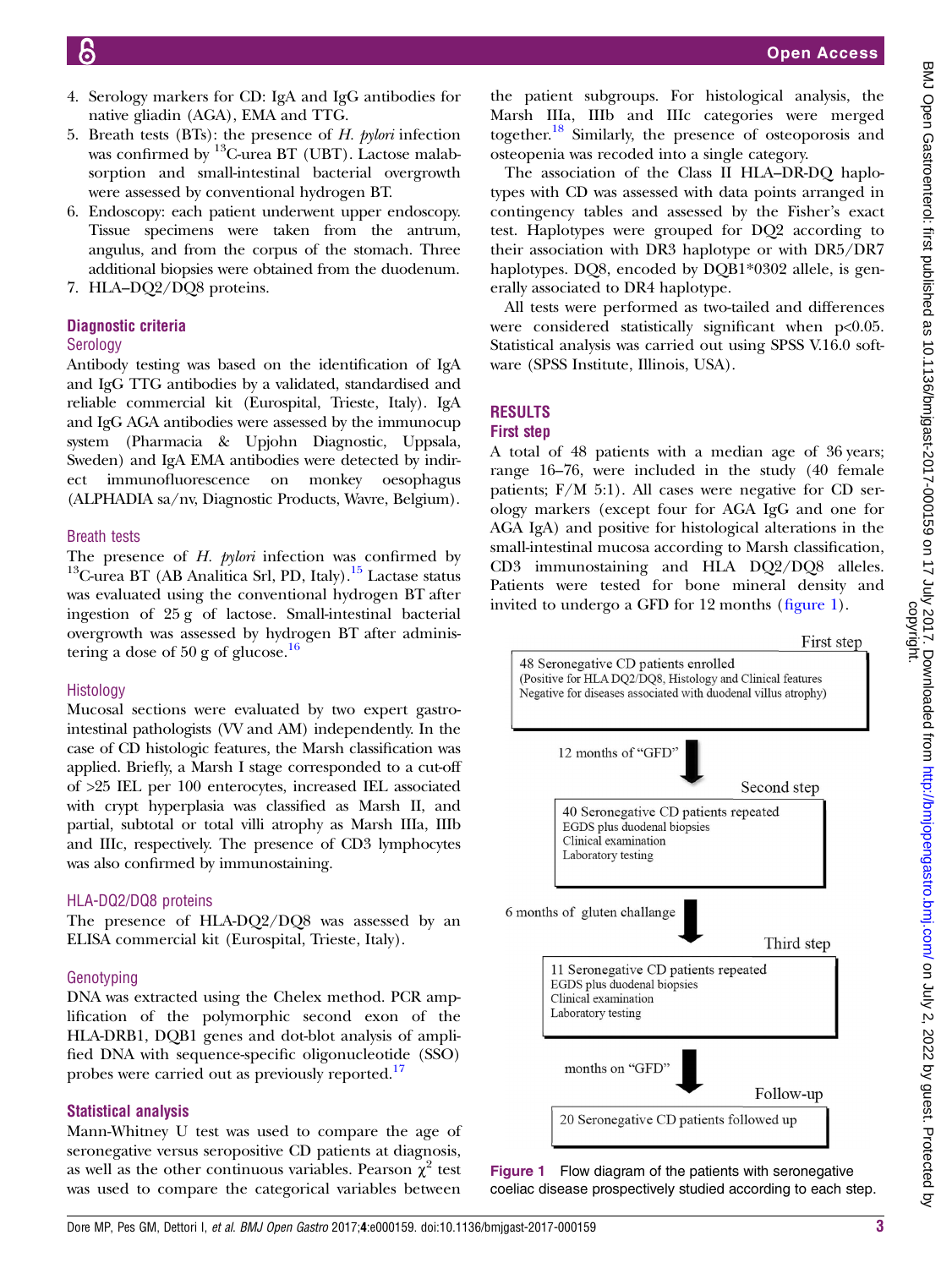#### <span id="page-3-0"></span>Patient features

Clinical features of patients with seronegative CD are shown in table 1. Abdominal pain lasting for at least 1 year, in the majority of cases associated with abdominal bloating, was the most common symptom (44/48; 92%). Laboratory tests were altered in most patients (table 1). Notably, low IgA levels were not detected in any patient.

A high proportion of patients (63%) displayed lactose malabsorption; however, it was not considered to be the sole cause of intestinal injury. Autoimmune disorders were associated with seronegative CD only in few cases (type I diabetes in one patient, Hashimoto's thyroiditis in five patients). In six patients, a non-herpetiformis dermatitis was observed. Use of angiotensin II inhibitors, nowadays known to be harmful for intestinal mucosa, <sup>[16](#page-7-0)</sup> was not recorded in any of the 48 studied patients with the exception of one 67-year-old female patient, who was taking enalapril.

Table 1 Clinical features of 85 patients with seropositive coeliac disease and 48 patients with seronegative coeliac disease at the baseline and after 1 year of gluten-free diet

|                                                                                  | Seropositive       | Seronegative                          | Seronegative coeliac                         |
|----------------------------------------------------------------------------------|--------------------|---------------------------------------|----------------------------------------------|
| <b>Features</b>                                                                  | coeliac<br>disease | coeliac disease,<br>basal (free diet) | disease, after 1 year<br>of gluten-free diet |
| No. of patients                                                                  | 85                 | 48                                    | 40                                           |
| Men/women                                                                        | 16/69              | 8/40                                  | 6/34                                         |
| Median age (range), years                                                        | 35 (16–74)         | $36(18 - 76)$                         | 36 (22-69)                                   |
| Clinical signs and symptoms                                                      |                    |                                       |                                              |
| Abdominal pain                                                                   | 65 (76%)           | 44 (92%)                              | 4 (10%)**                                    |
| Diarrhoea                                                                        | 62 (73%)           | 36(75%)                               | $3(7%)**$                                    |
| Alternating bowel movements                                                      | 21 (25%)           | 8(17%)                                | $0(0\%)^{**}$                                |
| Familiarity for coeliac disease                                                  | 32 (37%)           | $8(17%)^*$                            |                                              |
| Laboratory tests                                                                 |                    |                                       |                                              |
| Haemoglobin                                                                      | $12.4 \pm 1.6$     | $12.7 \pm 1.3$                        |                                              |
| Haemoglobin <12 mg/dL                                                            | 45 (53%)           | $5(10\%)$ **                          | $0(0.0\%)^*$                                 |
| Mean corpuscular volume <80 fL                                                   |                    | 6(12%)                                | 1 $(2.0\%)^*$                                |
| Mean corpuscular haemoglobin <27 ng/mL                                           |                    | 4(8%)                                 | $0(0.0\%)$                                   |
| Lipase $>30$ U/L                                                                 | 83 (86%)           | $3(6%)**$                             | $0(0.0\%)$                                   |
| Amylase >120 U/L                                                                 | 3(3%)              | 4(8%)                                 | $0(0.0\%)$                                   |
| <b>AST/ALT</b>                                                                   | 6(7%)              | 3(6%)                                 | 1 $(2.0\%)$                                  |
| Ferritin mg/dL                                                                   | $30.0 \pm 37.0$    | $17.5 - 24.1$                         |                                              |
| Ferritin <50 mg/dL                                                               | 68 (80%)           | 11 $(23%)$ <sup>**</sup>              | 8(20%)                                       |
| Vitamin $B_{12}$                                                                 | 389.1±203.7        | 285.2±282.4                           | $324.1 \pm 180.7$                            |
| Vitamin $B_{12}$ < 200 ng/mL                                                     | 13 (15%)           | 3(6%)                                 | $0(0.0\%)$                                   |
| Folate $<$ 7 ng/mL                                                               | 32 (38%)           | 7(15%)                                | 1 $(2.0\%)^*$                                |
| Calcium <9 mg/dL                                                                 |                    | $0(0\%)$                              | $0(0.0\%)$                                   |
| Blood glucose, mg/dL                                                             | $88.2 + 9.9$       |                                       |                                              |
| Blood glucose <100 mg/dL                                                         |                    | 1 $(2%)$                              | $0(0.0\%)$                                   |
| Albumin, g/L                                                                     | $53.7 + 4.1$       | $46.3 \pm 19.1$                       |                                              |
| Albumin < 35 g/L                                                                 | $0(0\%)$           | 3(6%)                                 |                                              |
| Total cholesterol, mg/dL                                                         | $171.1 \pm 32.2$   | $169.4 \pm 34.3$                      |                                              |
| Total cholesterol <200 mg//dL                                                    | 69 (81%))          | 37 (77%)                              |                                              |
| Triglycerides, mg/dL                                                             | $65.1 \pm 34.2$    | $66.5 \pm 35.9$                       |                                              |
| Triglycerides <150 mg/dL                                                         | 83 (97%)           | 45 (94%)                              |                                              |
| <b>Breath testing</b>                                                            |                    |                                       |                                              |
| Lactose malabsorption                                                            | 77 (91%)           | 30(63%)                               |                                              |
| Histology                                                                        |                    |                                       |                                              |
| Marsh 0                                                                          | $0(0\%)$           | $0(0\%)$                              | $13(33\%)$ **                                |
| Marsh I                                                                          | 19(22%)            | 20 (42%)*                             | 25 (63%)                                     |
| Marsh II                                                                         | 28 (33%)           | 13(27%)                               | 1 $(2%)^{**}$                                |
| Marsh III                                                                        | 38 (45%)           | 15(31%)                               | 1 $(2%)^{**}$                                |
| Comorbidities                                                                    |                    |                                       |                                              |
| Dermatitis                                                                       | 15 (18%)           | 6(12.5%)                              | $0(0\%)$                                     |
| <b>Diabetes</b>                                                                  | 3(3%)              | 1(2%)                                 | 1(2.5%)                                      |
| <b>Thyroiditis</b>                                                               | 14 (16%)           | $5(10\%)$                             | 5(10%)                                       |
| Osteopenia/osteoporosis                                                          | 29 (34%)           | 21 (44%)                              | 5(12.5%)                                     |
| Mild depression                                                                  | 8(9%)              | 13 (27%)                              | 3(6%)                                        |
| *p<0.05; **p<0.01. AST/ALT, aspartate aminotransferase/alanine aminotransferase. |                    |                                       |                                              |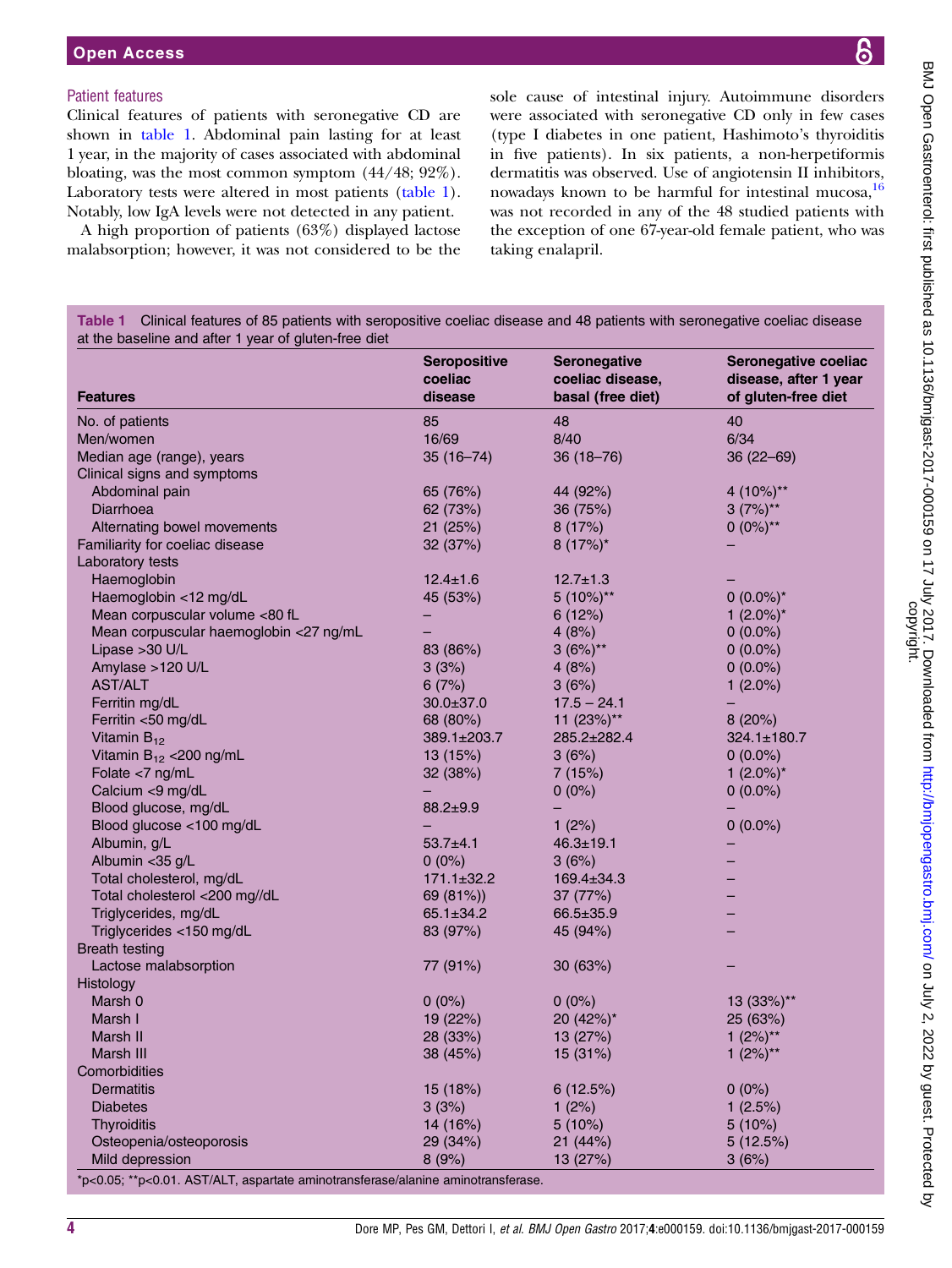#### Histology

According to the Marsh classification, the most observed lesion in the duodenal mucosa of patients with seronegative CD was Marsh I (20/48; 42%). Surprisingly, 15 patients displayed Marsh III [\(table 1\)](#page-3-0).

#### Seronegative and seropositive patients

Patients with seronegative CD were compared with 85 patients with seropositive CD ([table 1\)](#page-3-0). Median age and gender ratio (F/M 5:1 vs  $F/M$  4:1) between the two CD groups were similar. Reported abdominal symptoms were more frequent in seronegative CD (92% vs 76%, p=0.029), whereas family history of CD was more frequent among patients with seropositive CD (37% vs 17%, p=0.011). Overall, patients with seronegative CD did not display a specific laboratory profile, moreover alterations of biochemical tests were, in general, less common than in patients with seropositive CD. In addition, severe duodenal mucosal damage (Marsh II–III) was observed less frequently in patients with seronegative CD compared with patients with seropositive CD (58% vs  $78\%$ , p=0.019) ([table 1](#page-3-0)). This may explain the lower frequency of lactose malabsorption in patients with seronegative CD compared with patients with seropositive CD  $(63\% \text{ vs } 91\%, \text{p=0.0001})$ . Autoimmune diseases such as diabetes type 1 and Hashimoto's thyroiditis and an established mild anxiety-depression syndrome as well as non-herpetiformis dermatitis were more often associated with patients with seronegative CD. Instead, osteopenia and/or osteoporosis were more frequent in patients with seronegative CD than in patients with seropositive CD. Additional analyses were performed in order to compare Marsh II and III stages of seronegative CD patients with seropositive CD patients (see online [supplementary material](http://bmjopengastro.bmj.com/doi/suppl/10.1136/bmjgast-2017-000159)).

#### Genotyping

Class II HLA haplotypes were assessed in 32 patients with seronegative CD and in 62 patients with seropositive CD. Findings were also compared with the Sardinian general population.<sup>[17](#page-7-0)</sup> The frequency of HLA–DR and

DQ haplotypes is presented in table 2. As expected, almost half of seropositive patients were homozygous for HLA-DR3-DQB1\*02 and HLA-DR4-DQB1\*0302 haplotypes which are strongly predisposing for CD. On the contrary, among seronegative patients, the frequency did not differ significantly from that of the general population. Moreover, the frequency of homozygotes DQB1\*02, usually associated with a more severe disease, was twofold higher in patients with seropositive CD (38.1% vs 15.2%) compared with seronegative CD (data not shown). Notably, none of the seronegative patients was negative for alleles predisposing to CD.

#### Second step

After 1 year of GFD, patients were interviewed for diet compliance and symptoms. A straight adherence to GFD was recorded for 44 patients (92%). Four patients reported difficulties to completely adhere to the GFD. All patients were invited to repeat the esophago–gastro– duodenoscopy (EGDS) with duodenal biopsy and laboratory testing (fi[gure 1\)](#page-2-0). Among the 48, 40 patients agreed, 34 were females; median age 36 years (range 22–69) [\(table 1\)](#page-3-0). There was a dramatic improvement of abdominal symptoms that was statistically significant among patients with seronegative CD that completely adhere to GFD. In addition, haemoglobin levels gained normalisation in all five patients and folate was in the reference range in six patients out of seven (86%) [\(table 1](#page-3-0)). More interesting, Marsh III mucosal duodenal injury resolved in 14 patients out of 15 (93%), out of 40 undergoing EGDS, and a complete restitutio ad integrum was observed in 13 patients [\(table 1\)](#page-3-0). Bone mineral density significantly increased in the lumbar spine and femoral neck compared with previous examination [\(table 1](#page-3-0)).

#### Third step

Patients with seronegative CD on GFD for up to 12 months and re-evaluated for duodenal mucosa features were invited to undergo a gluten challenge (fi[gure](#page-2-0) [1\)](#page-2-0). Among 40 patients, 19 agreed to follow a gluten-rich diet trial. However, eight patients avoided food

Table 2 Distribution of HLA-DR and DQ haplotypes in patients with seropositive and seronegative coeliac disease and in a population of 631 controls from Sardinia<sup>1</sup>

|               |      | <b>Patients with coeliac disease</b> | <b>Population controls</b> |              |
|---------------|------|--------------------------------------|----------------------------|--------------|
| DRB1          | DQB1 | 62 seropositive patients             | 32 seronegative patients   | 631 subjects |
| 0301          | 0201 | 65 (52.4%)                           | 18 (28.1%)                 | 277 (21.9%)  |
| 04            | 0302 | 14 (11.3%)                           | 8(12.5%)                   | 94 (7.4%)    |
| 04            | 0301 | 2(1.6%)                              | $2(3.1\%)$                 | 41 (3.2%)    |
| 04            | 0201 | $3(2.4\%)$                           | 4(6.3%)                    | 16(1.3%)     |
| 0701          | 0201 | 12 (9.7%)                            | $2(3.1\%)$                 | 72 (5.7%)    |
| 11,12,13      | 0301 | $10(8.1\%)$                          | $7(10.9\%)$                | 209 (16.6%)  |
| 16            | 0502 | 9(7.3%)                              | $10(15.6\%)$               | 241 (19.1%)  |
| <b>Others</b> |      | 9(7.3%)                              | 13 (20.3%)                 | 312 (24.7%)  |
| Total         |      | 124                                  | 64                         | 1262         |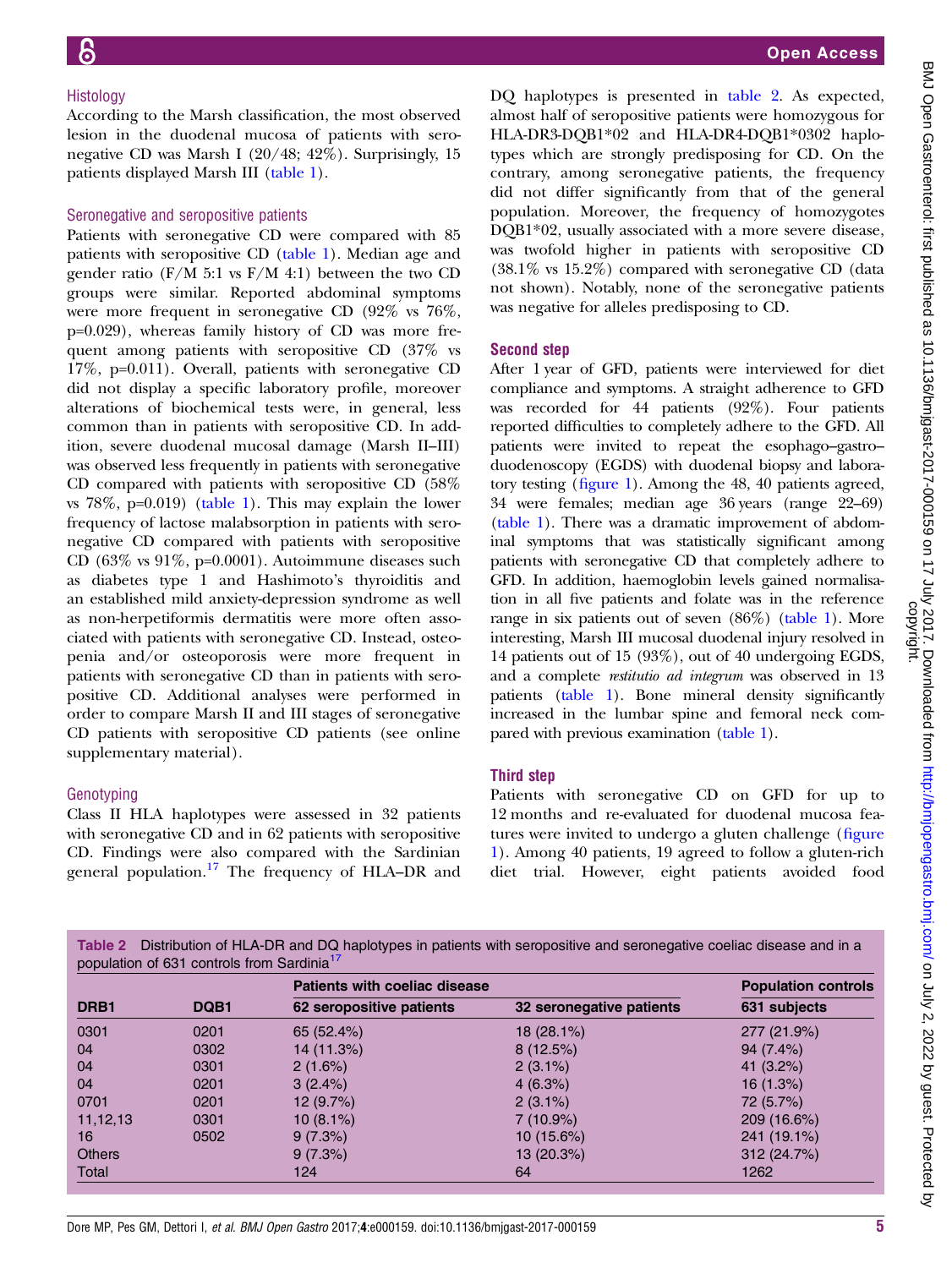containing gluten after few weeks because of the occurrence of abdominal symptoms. All 11 patients underwent a third EGDS with duodenal biopsies after 6 months of free diet. Examination of duodenal specimens according to Marsh classification showed no patient with Marsh 0, three patients with Marsh I, eight patients with Marsh II and no one with Marsh 3, respectively (table 3). All patients reported recurrence of gastrointestinal symptoms.

#### Follow-up

Twenty patients were available for the follow-up after a median of 133 months (range 72–192 months) [\(table 4\)](#page-6-0). The majority (90%) were female patients. Three of them developed autoimmune thyroiditis, and inflammatory bowel disease, ulcerative colitis and Crohn disease, respectively, occurred in two patients.

#### **DISCUSSION**

In clinical practice, CD negative for serological markers is a problem for the physician and the patient. First of all, to differentiate between seronegative CD and other causes of duodenal mucosal injury needs an extensive work-up; second, treatment and follow-up of patients with seronegative CD pose a clinical dilemma.<sup>[19](#page-7-0)</sup>

Over a 4-year period, among patients with gastrointestinal symptoms seen at our single tertiary-care referral centre, a definitive diagnosis of seronegative CD was established in 48. An interesting finding in our cohort was the high number of patients who improved their symptoms after a period of GFD and, more importantly, the restitutio ad integrum of intestinal mucosa observed in the majority of patients in the duodenal specimens obtained at the second upper endoscopy. Notably, patients with seronegative CD with stigmata of malabsorption experienced normalisation of laboratory parameters, especially haemoglobin and folate serum levels,

Table 3 Comparison of duodenal mucosa findings according to Marsh classification in patients with seronegative coeliac disease after 1 year of gluten-free diet followed by a gluten challenge

| <b>Patient</b>                               |        |     | <b>Marsh classification</b> |                 |
|----------------------------------------------|--------|-----|-----------------------------|-----------------|
| number                                       | Gender | Age | <b>Marsh GFD</b>            | <b>Marsh GC</b> |
|                                              | F      | 31  |                             | II              |
| 2                                            |        | 46  |                             |                 |
| 3                                            |        | 42  |                             |                 |
|                                              |        | 44  |                             |                 |
| 5                                            | м      | 41  |                             |                 |
| 6                                            | М      | 26  |                             |                 |
|                                              | F      | 47  |                             |                 |
| 8                                            |        | 15  |                             |                 |
| 9                                            |        | 29  |                             |                 |
| 10                                           |        | 34  |                             |                 |
|                                              | F      | 20  |                             |                 |
| GC, gluten challenge; GFD, gluten-free diet. |        |     |                             |                 |

according to restoration of the intestinal villi following GFD. These findings support our initial choice to recommend a GFD trial in patients with seronegative CD, although the benefit of a lifelong GFD in order to prevent autoimmune diseases, usually associated with CD, is not so obvious according to our findings. In fact, in our patients with seronegative CD followed up for several months (133), the occurrence of autoimmune diseases was observed in 25% who were given the GFD. However, these results can be partially explained by the fact that genes predisposing to CD are also involved in other autoimmune diseases such as thyroiditis and diabetes, both diseases in Sardinia have one of the highest prevalence in Europe.<sup>20</sup><sup>21</sup>

At the moment, we do not have an explanation for negative serum markers in CD. Usually, TTG IgA and endomysial IgA are highly sensitive and specific for CD, whereas anti-gliadin antibody testing is not.<sup>[21](#page-7-0)-23</sup> Some authors explain seronegativity as the inability of anti-TTG passage into the bloodstream.[24](#page-7-0)–<sup>26</sup> For example, in seronegative CD children with Marsh I stage, Tosco et  $a^{25}$  $a^{25}$  $a^{25}$  found deposits of TTG bound with IgA in the duodenal mucosa by immunofluorescence. An additional study observed a clinical improvement following a GFD in patients with increased presence of IELs in the duodenal mucosa and in ten of them deposits of immunocomplexes.[26](#page-7-0)

The newer DGP assay is also highly sensitive and specific for CD and has been shown to detect patients who were seronegative by TTG testing;  $27 \frac{28}{10}$  however, at the time of patient enrolment antibodies to DGP were not yet available. In addition, it has been reported that CD markers may be negative in the presence of partial villus atrophy such as in subclinical or silent  $CD<sup>29</sup>$  $CD<sup>29</sup>$  $CD<sup>29</sup>$ . This could justify negative CD markers in the 20 patients with mild intestinal mucosa damage (Marsh I), but is inexplicable for the 28 patients with Marsh II and III. We may also cautiously suppose that in seronegative CD patients autoantibodies might have disappeared in adulthood, similarly to other autoimmune diseases such as type 1 diabetes.<sup>[30](#page-7-0)</sup> An additional issue may be that until 2012, the antihypertensive drug olmesartan was not recog-nised as a potential factor of severe villus atrophy;<sup>[16](#page-7-0)</sup> however, in our cohort of young patients, hypertension was not recorded among comorbidities except for one 47-year-old woman taking enalapril.

The existence of seronegative CD was previously reported in several studies,  $31-35$  $31-35$  although its prevalence is still a matter of debate and available information on the clinical phenotype of this subset of patients with CD is currently discordant. For example, Rostami et  $a_1^{\beta 1}$ reported a high prevalence of seronegative CD in 1999. In this study, patients had mild intestinal alterations and moderate gastrointestinal symptoms. Abrams and colleagues reported a prevalence of patients negative for all CD-related serological tests in 15% of their patients with villus atrophy. $32$  The most striking finding of their study was that clinical features and associated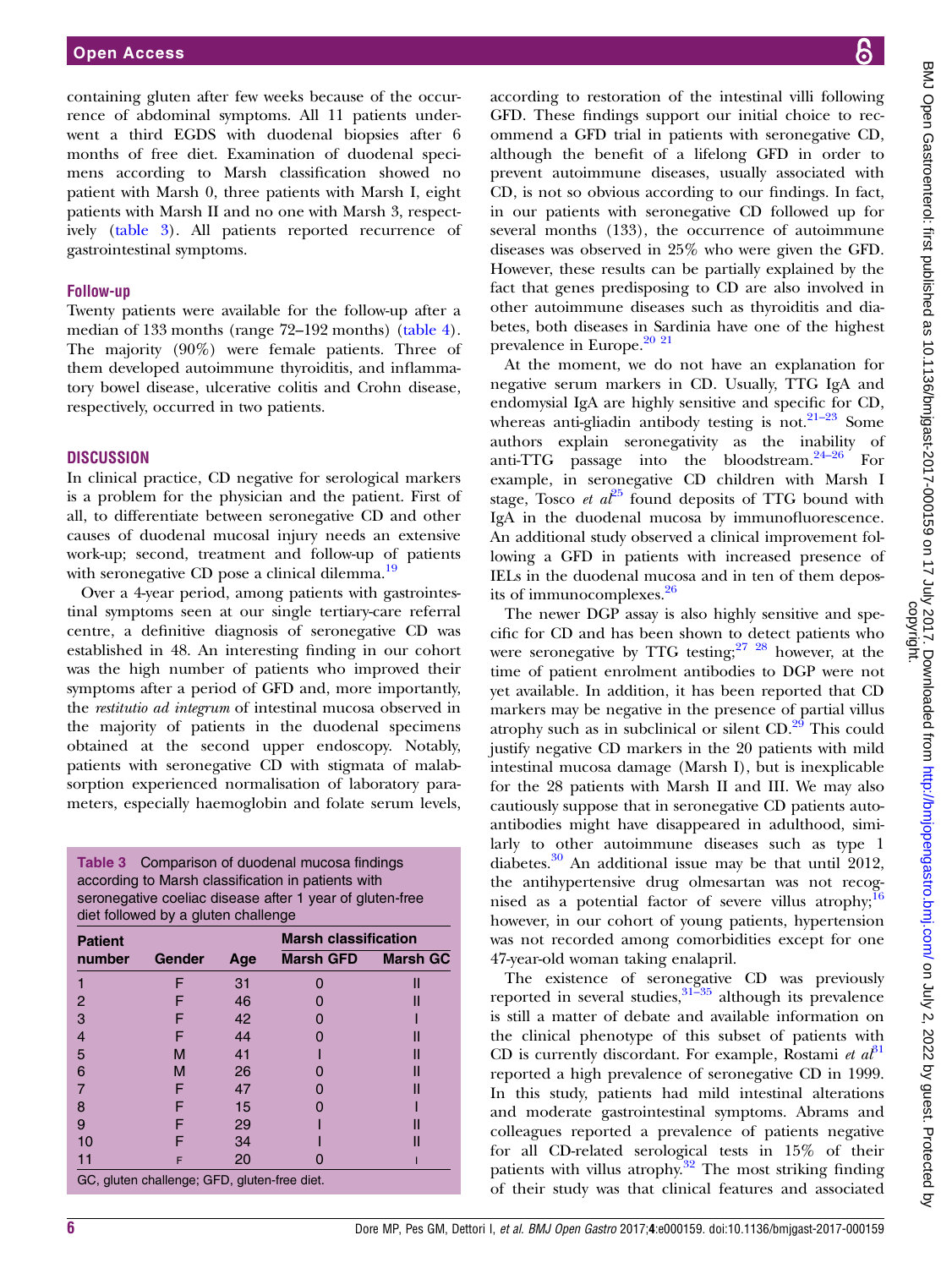<span id="page-6-0"></span>

| Table 4 Comorbidity developed by 20 patients with seronegative coeliac disease during the follow-up period (median=133 |  |  |  |
|------------------------------------------------------------------------------------------------------------------------|--|--|--|
| months; range 72–192 months)                                                                                           |  |  |  |

| <b>Patient number</b> | <b>Months of follow-up</b> | Gender/age | Comorbidity developed during follow-up                |
|-----------------------|----------------------------|------------|-------------------------------------------------------|
|                       | 182                        | F/56       | Major depression, diverticulosis                      |
| $\overline{2}$        | 142                        | M/55       | Osteopenia                                            |
| 3                     | 131                        | F/58       | Osteoporosis, thyroiditis, arthralgia, reflux disease |
| 4                     | 135                        | F/43       | Gestational diabetes                                  |
| 5                     | 120                        | F/83       | As before                                             |
| 6                     | 84                         | F/50       | Angioedema, urticaria, C1 deficiency, asthma          |
|                       | 96                         | F/63       | Thyroiditis                                           |
| 8                     | 83                         | F/41       | <b>None</b>                                           |
| 9                     | 128                        | F/58       | As before                                             |
| 10                    | 72                         | F/39       | Kidney stone                                          |
| 11                    | 144                        | F/61       | Hypercholesterolemia and obesity                      |
| $12 \overline{ }$     | 158                        | F/35       | Irritable bowel syndrome with constipation            |
| 13                    | 168                        | F/61       | Depression and osteoporosis                           |
| 14                    | 144                        | F/36       | Constipation                                          |
| 15                    | 108                        | F/50       | <b>Thyroiditis</b>                                    |
| 16                    | 121                        | F/70       | Chronic migraine headache                             |
| 17                    | 156                        | F/43       | Osteoporosis, breast cancer                           |
| 18                    | 72                         | F/50       | Ulcerative colitis                                    |
| 19                    | 192                        | M/51       | Crohn, melanoma and major depression                  |
| 20                    | 177                        | F/49       | <b>Psoriasis</b>                                      |

disease in patients with seronegative CD were similar to those with seropositive CD and improved following a GFD.[32](#page-7-0) In contrast, in a more recent study of adult patients with seronegative CD, on the basis of negative TTG, DGP and EMA tests, positive genetic tests and histological findings consistent with a diagnosis of CD, only two patients out of eight showed an initial improvement of symptoms after a  $GFD$ .<sup>[34](#page-7-0)</sup> In our study, the majority of seronegative patients experienced a reduction of symptoms on GFD. The long-lasting effect of GFD observed in our cohort on gastrointestinal symptoms tend to exclude a mere placebo effect. $^{13}$  $^{13}$  $^{13}$  In patients with malabsorption, duodenal biopsy is needed in order to analyse the intestinal mucosa for villus atrophy.<sup>32</sup> Although malabsorption was not detected in the 100% of our patients with seronegative CD, all had some degree of mucosal duodenal injury and, more importantly, symptoms improvement was associated with normalisation of duodenal mucosa.

Overall, differences in clinical phenotype and genotype between patients with seronegative and seropositive CD were minimal, insufficient to draw a specific profile. However, the frequency of DRB1\*02 homozygosis, which entails a more severe underlying autoimmune process, was significantly reduced in seronegative patients, a possible indication that patients with seronegative CD have a relatively milder genetic profile.

There are limitations of our study. First of all, the long follow-up period and the invasive procedures in the different steps of the study determined a high number of dropouts. Moreover, patients were seen by different physicians over a 13-year follow-up period and some loss of data cannot be ruled out. Finally, a gluten challenge test was refused by several patients and for those who

agreed, we were not able to guarantee for an adequate introduction of gluten per day.

# **Conclusions**

Our study identified a subgroup of patients with clinical and genetic features associated with histological lesions peculiar of CD and negative serology that benefits from GFD. We failed to trace a specific phenotype and/or genotype in our cohort of patients with seronegative CD compared with patients with seropositive CD. Waiting for more sensitive serological markers, small-bowel biopsy remains the 'gold standard' for the diagnosis of gluten intolerance in patients with malabsorption and unexplained abdominal symptoms. A strict, lifelong gluten avoidance appears the most reasonable treatment for these patients.

Contributors MPD, GMP and GR were involved in acquisition of data, analysis and interpretation of data, drafting of the manuscript, study concept and design, and critical revision of the manuscript for important intellectual content. ID contributed to acquisition of data. VV and AM carried out analysis of biopsies and critically revised the manuscript for important intellectual content.

Competing interests None declared.

Patient consent Obtained.

Ethics approval The protocol was approved by the local ethics committee, Azienda Unità Sanitaria Locale N 1, Sassari, Italy.

Provenance and peer review Not commissioned; externally peer reviewed.

Data sharing statement No additional data are available.

**Open Access** This is an Open Access article distributed in accordance with the Creative Commons Attribution Non Commercial (CC BY-NC 4.0) license, which permits others to distribute, remix, adapt, build upon this work noncommercially, and license their derivative works on different terms, provided the original work is properly cited and the use is non-commercial. See: [http://](http://creativecommons.org/licenses/by-nc/4.0/) [creativecommons.org/licenses/by-nc/4.0/](http://creativecommons.org/licenses/by-nc/4.0/)